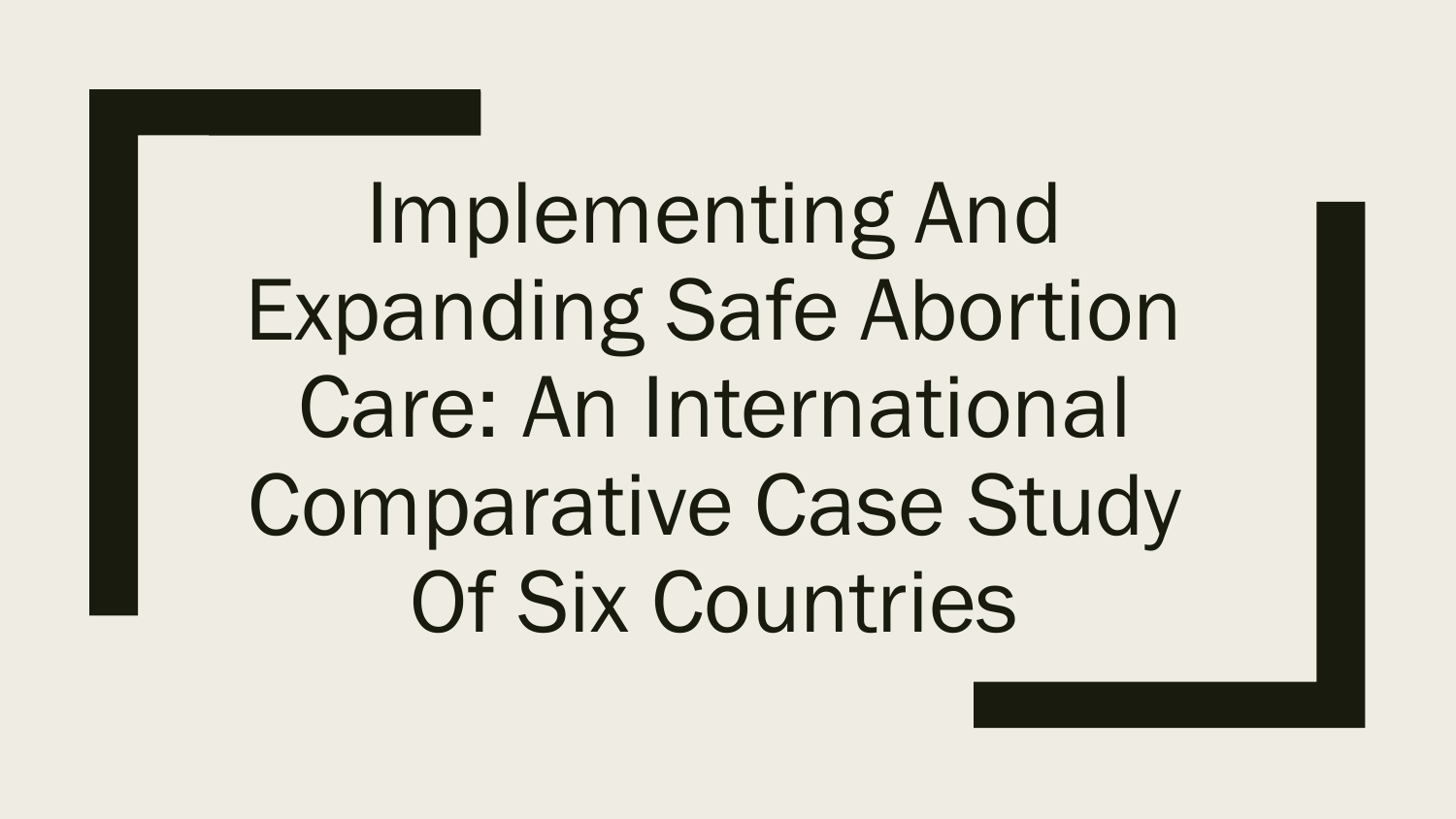#### Study Objective

- To describe the health sectors' roles in the implementation or expansion of abortion services in Colombia, Ethiopia, Ghana, Portugal, South Africa, and Uruguay
- To describe key findings, remaining challenges, and lessons useful for other countries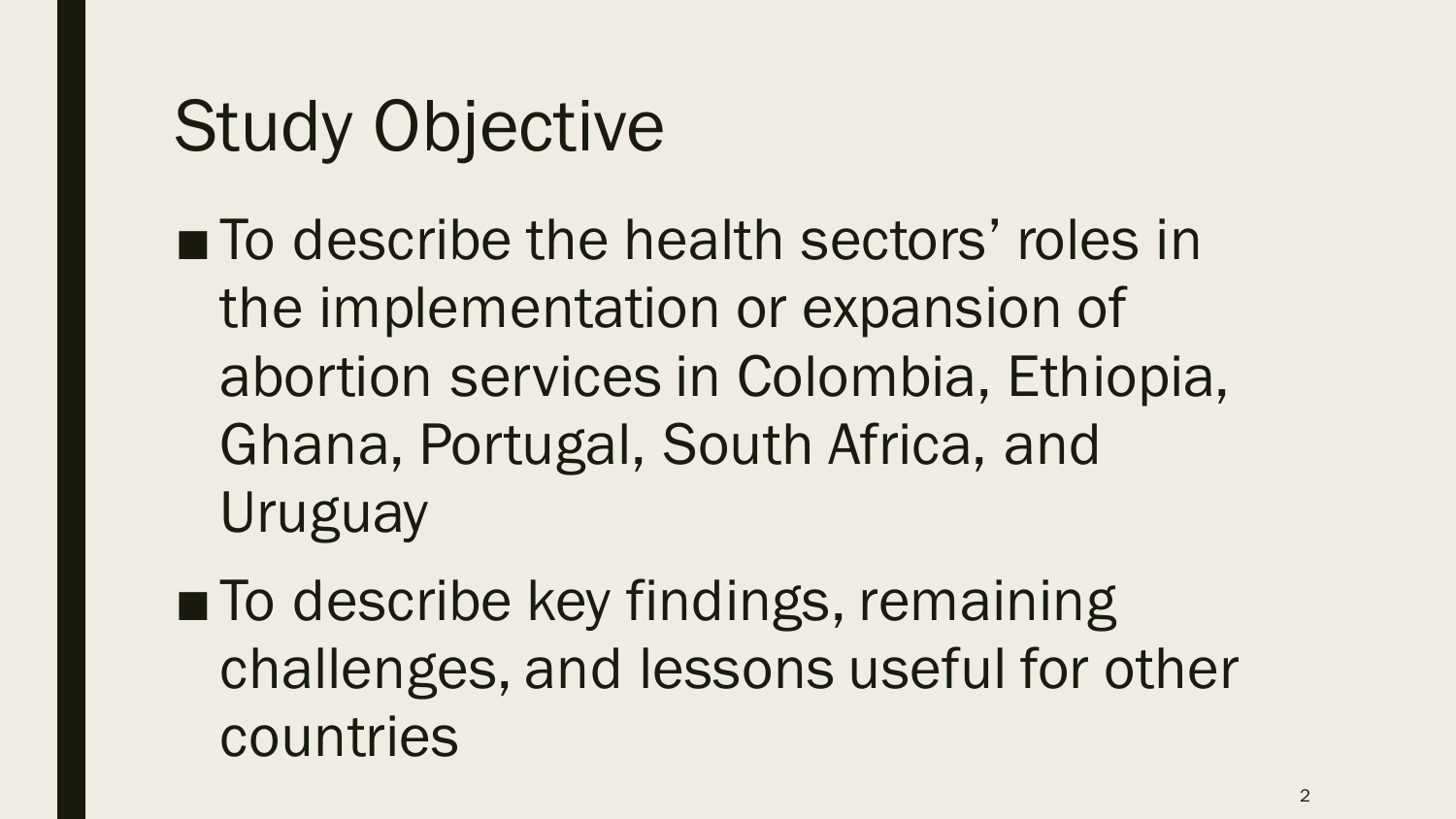Principal investigators: Prof Wendy Chavkin, Global Doctors for Choice Dr Mary Favier, Global Doctors for Choice

Funding: World Health Organisation

Conflicts of Interest: None

Publication: FIGO supplement Oct 2018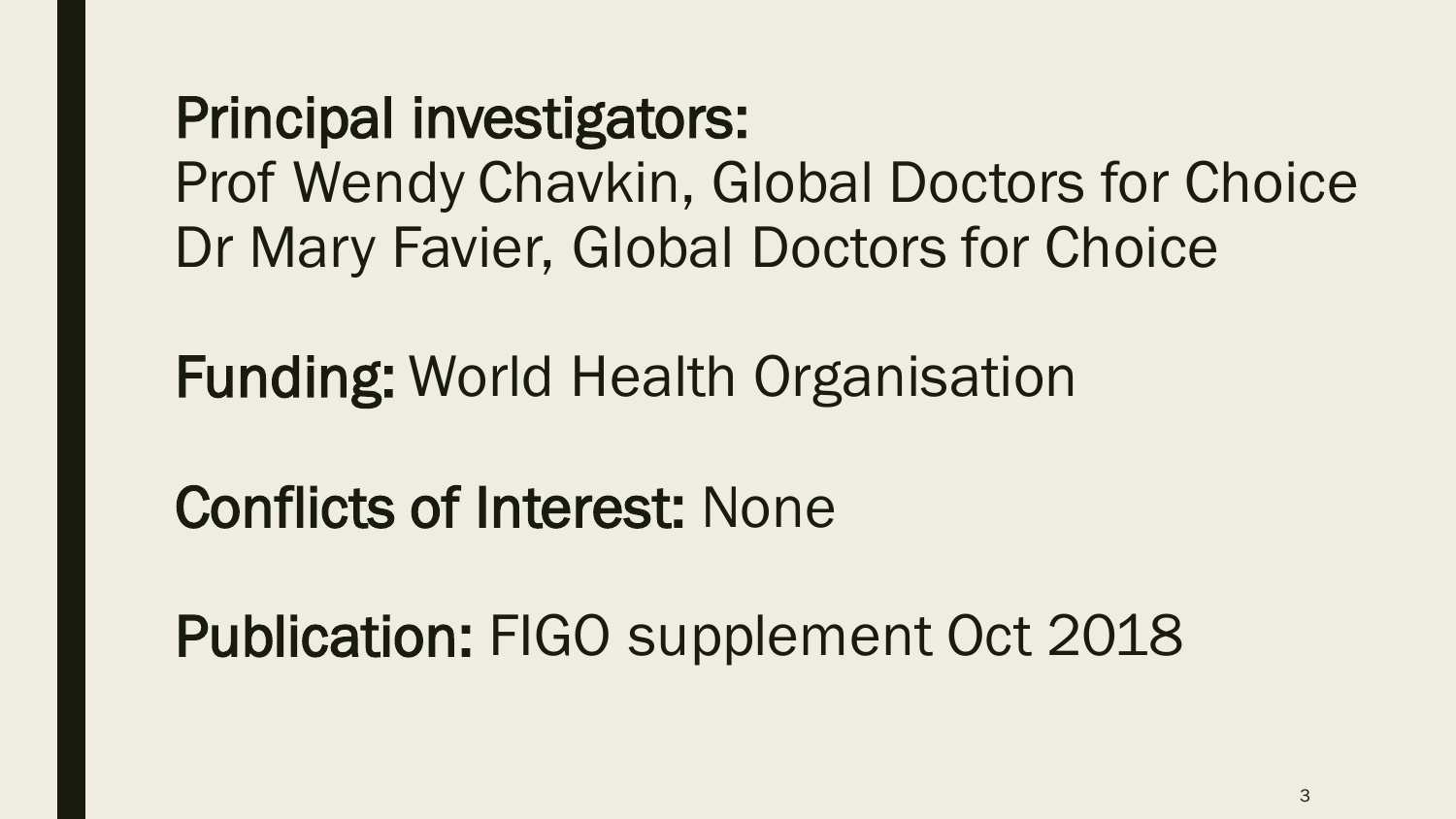#### **Methods**

■ Multiple case study methodology,

- *in-depth analysis of each case*
- *comparison of cases*
- Countries eligible for inclusion if they had reinterpreted or implemented new abortion laws or policies in past fifteen years
- Diverse geographic distribution of countries across the human development index
- Columbia, Uruguay, Ethiopia, Ghana, South Africa, Portugal.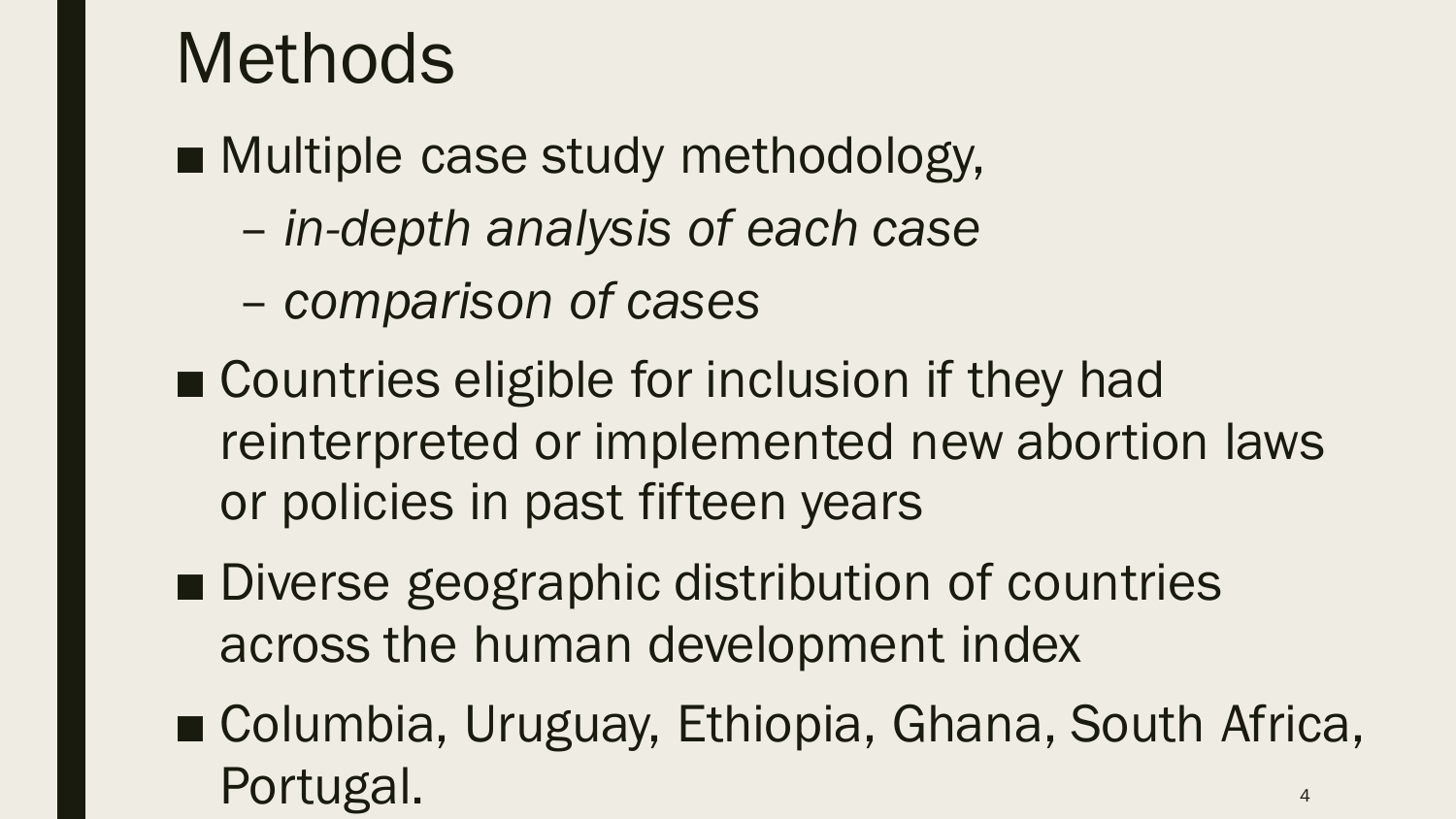## Ethics Approval

- The WHO Research Ethics Review Committee approved this study
	- *No further review was required for Colombia, Ethiopia and Portugal*
- The Ghana Health Service Ethical Review Committee approved the protocol in Ghana
- The Ethics Committee, School of African and Gender Studies, Anthropology and Linguistics of the University of Cape Town approved the protocol in South Africa
- The Ethics Committee of the Faculty of Psychology of the Universidad de la República approved the protocol in Uruguay.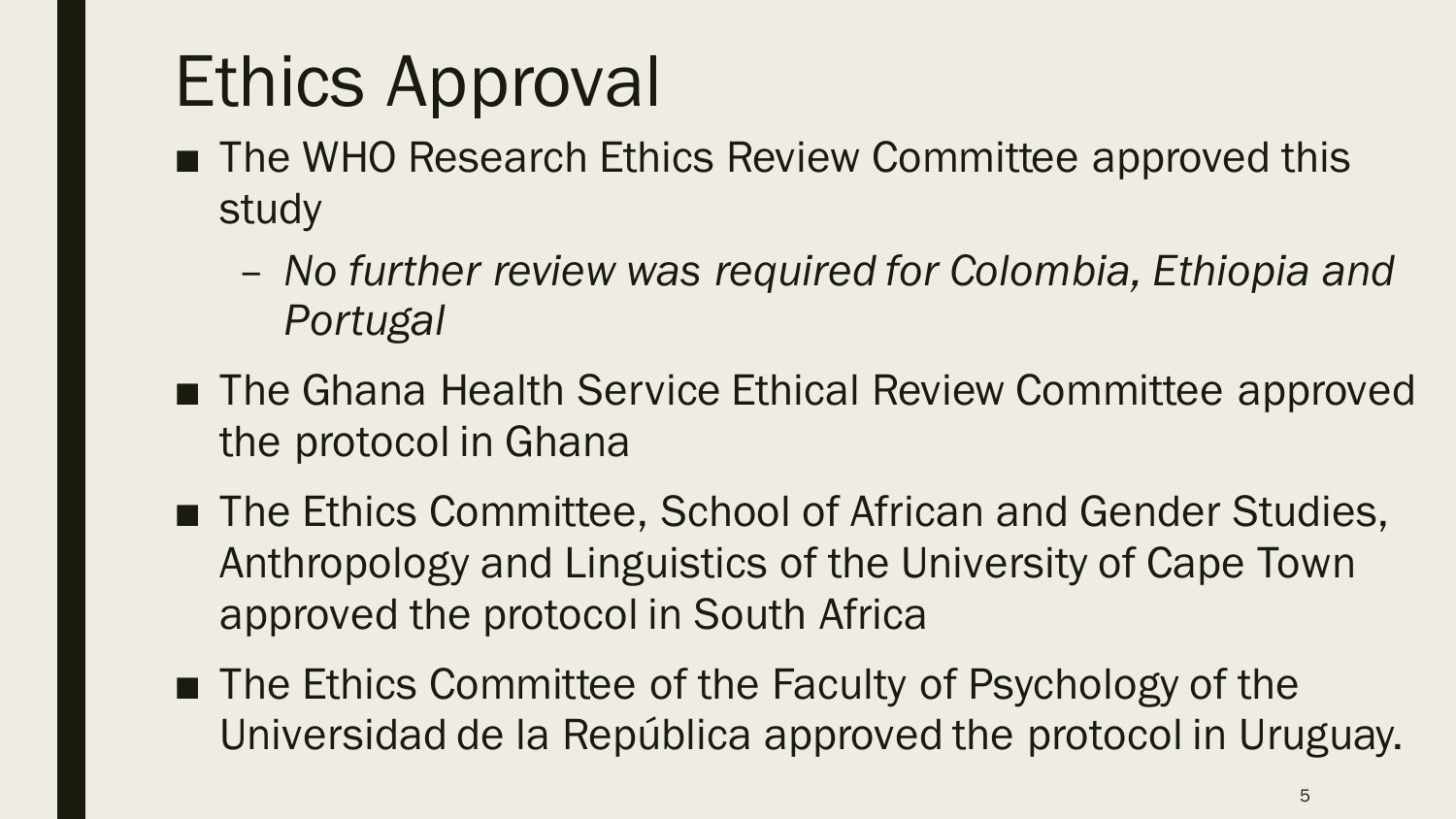#### Data Collection

- 1. In-depth desk review of each country's health system and legal landscape related to abortion
- 2. With in-country partners, identified key stakeholders and experts in the field, conducted 1-2 hour in-country, semi-structured, in-depth interviews.
	- *We interviewed 8-13 respondents in each country*
	- *Interviewees included healthcare providers, public health and government officials, academics, and members of NGOs and advocacy groups.*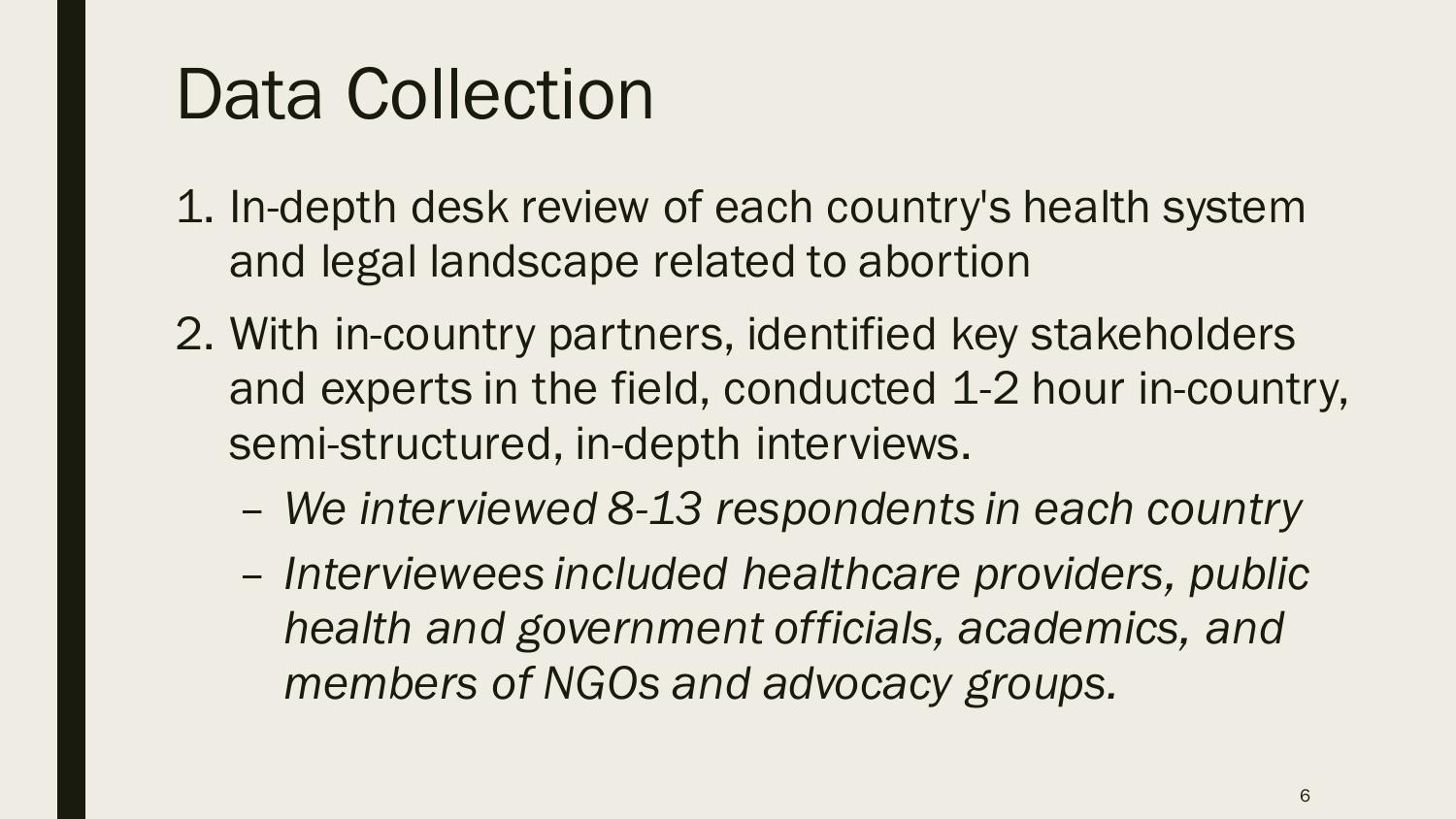#### **Limitations**

- ■Selection bias in identification of interviewees
- Variable time intervals between actual implementation and time of interviews
- ■Limited exploration of legal and socioeconomic context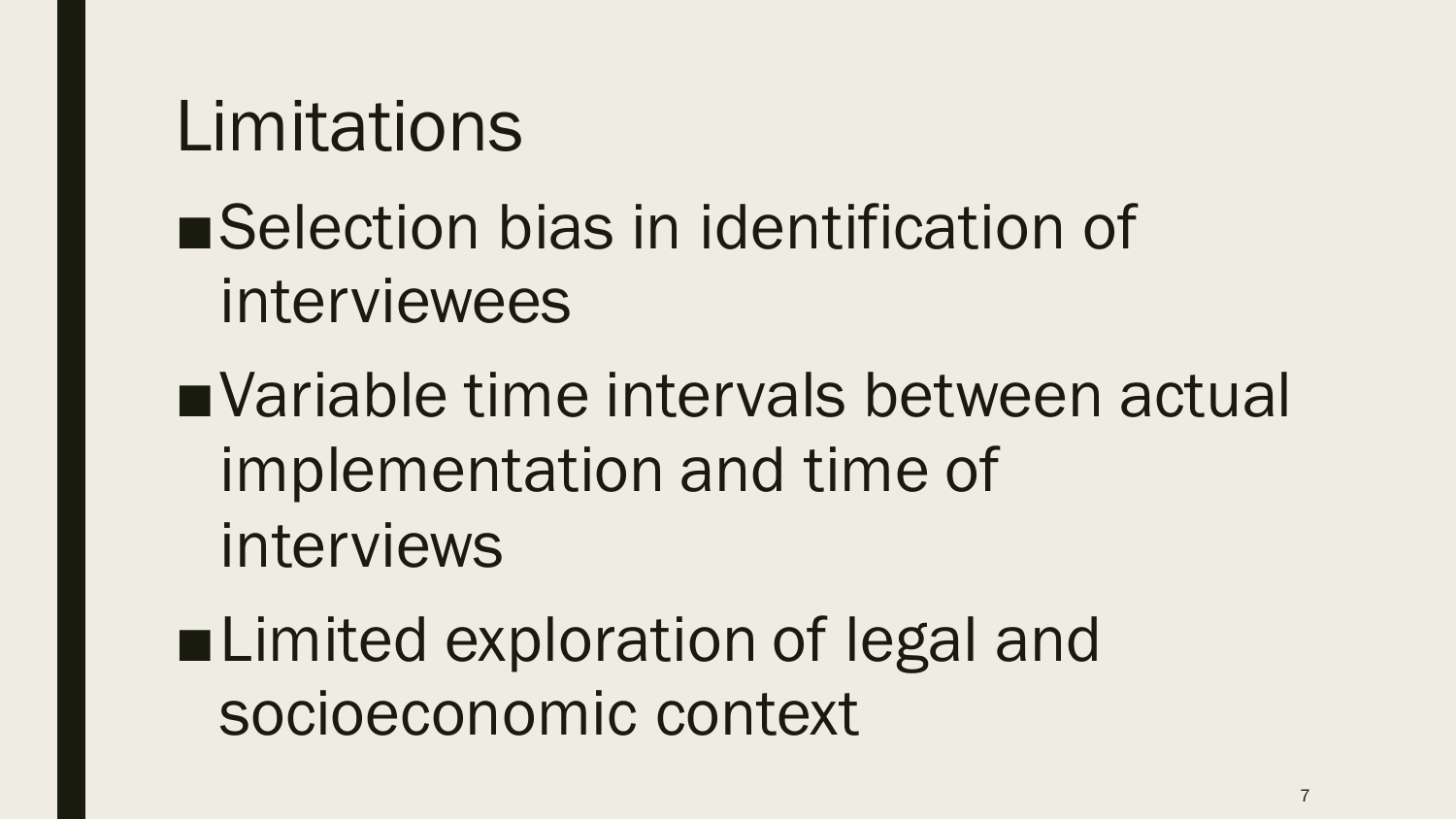## Findings: Context

- ■Key finding: in all study countries a high proportion of maternal mortality could be attributed to unsafe abortion
- ■Religion or religious groups associated with opposition in all countries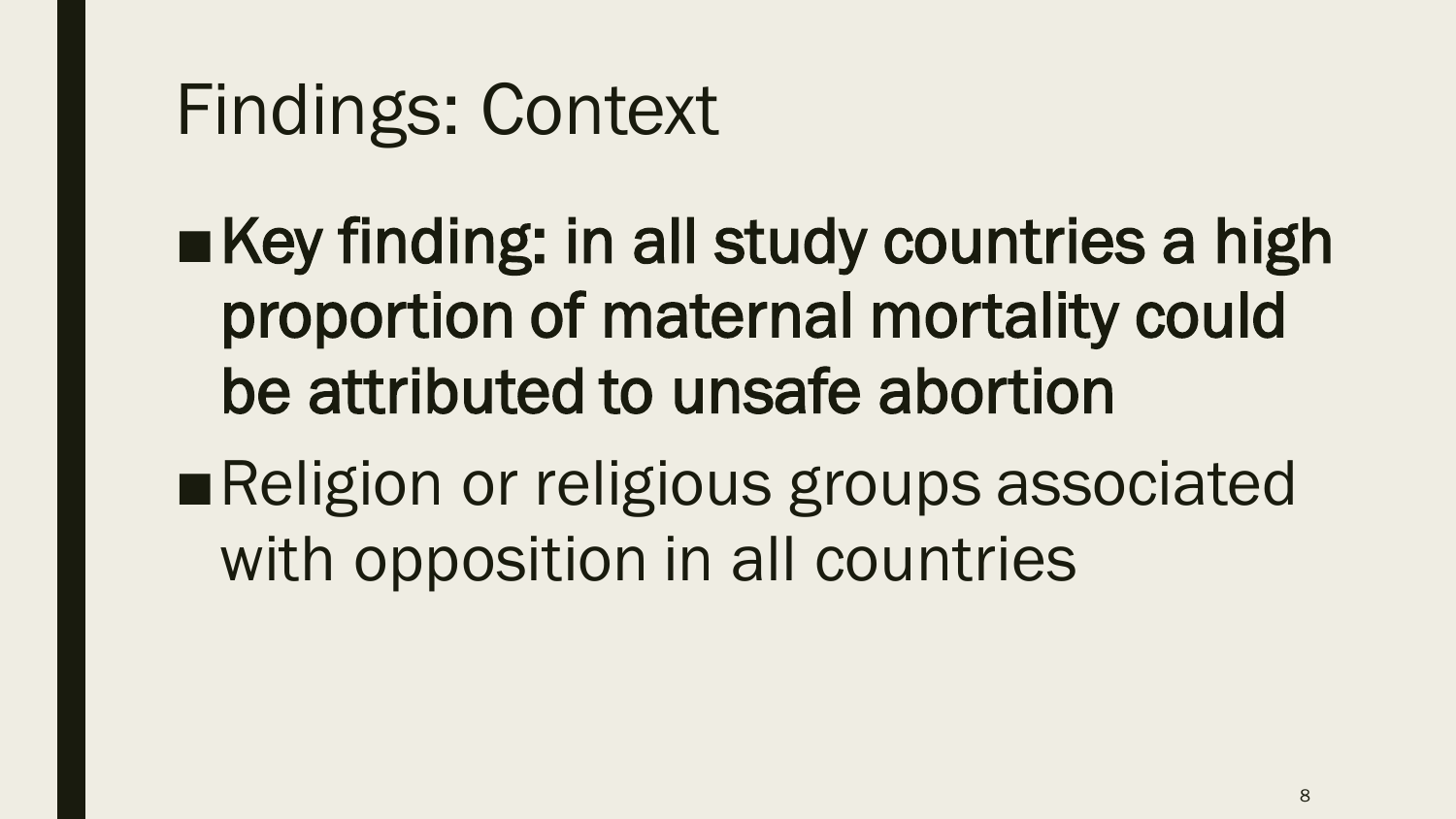# Findings: Framing Abortion Services

■ Public health frame

- *Harm reduction*
- ■Rights frame
	- *Human rights: right to health*
	- *Women's rights: autonomy, dignity*
- ■Integration into comprehensive reproductive health care bundle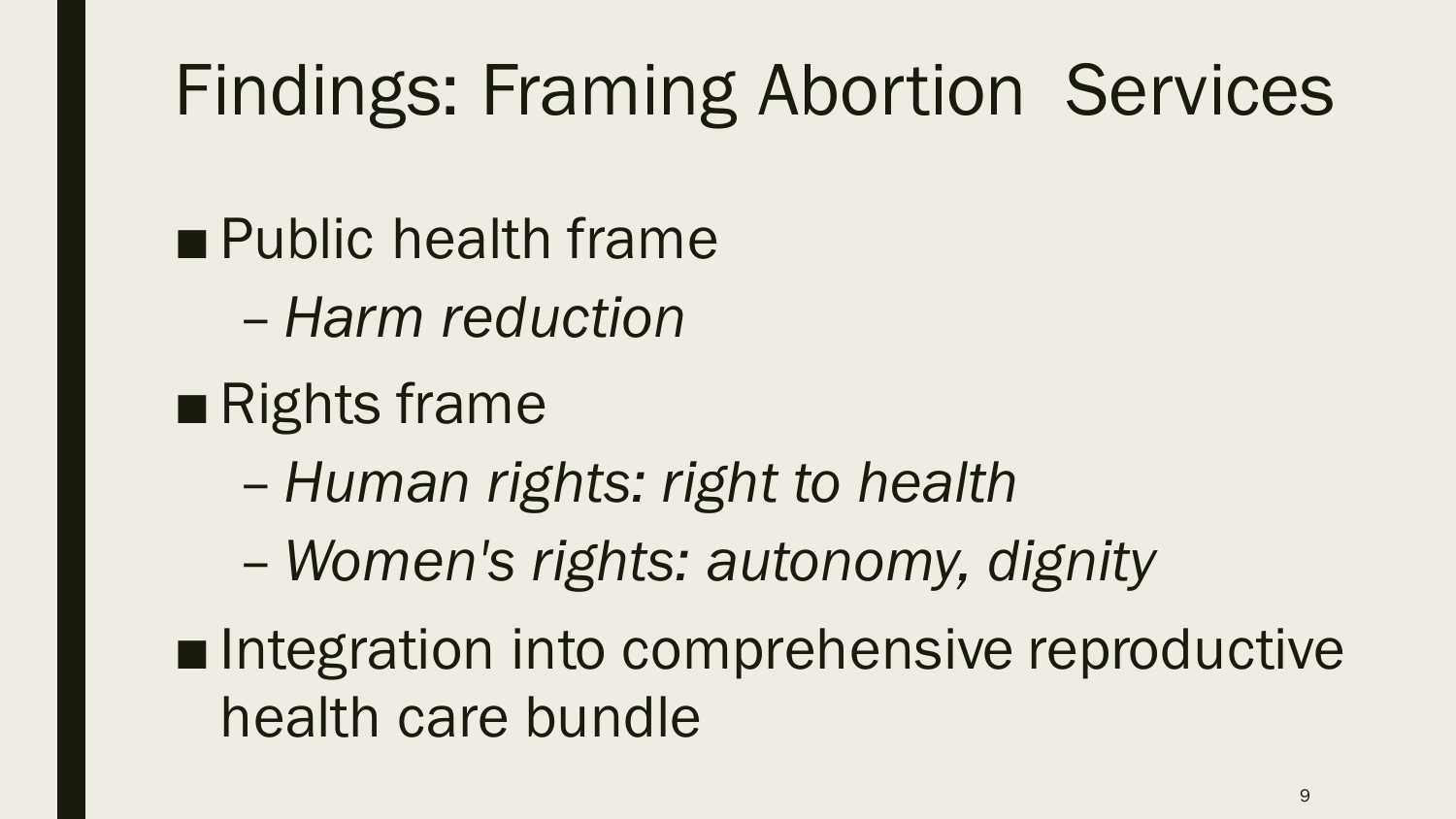## Findings: Actors

- Key finding: commitment by national-level (MoH/NHS) actors is critical
- The key players were similar in all countries:
	- *The Ministry of Health (MOH)/National Health Service (NHS)*
	- *NGOs, UN orgs, and CSOs, in some countries they created or lead guidelines/training.*
	- *Physicians, other clinicians, and professional associations tended to be supportive*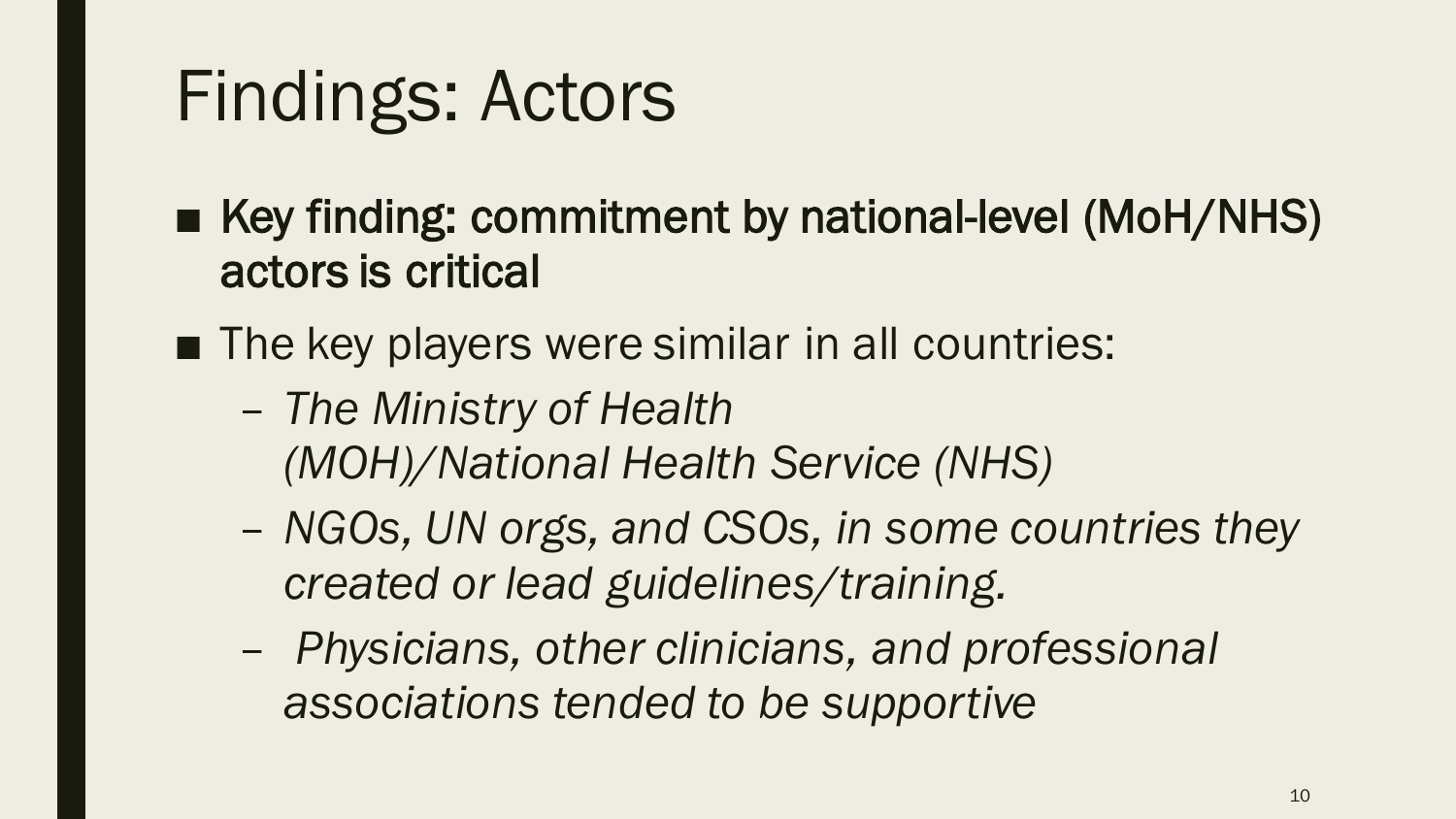# Findings: Data and Monitoring

- Key finding: data and monitoring facilitated implementation
	- *Allows for trends to guide policy and implementation*
	- *Data demonstrates health impacts of law implementation, provides justification and support*
- In Ghana, data and evaluation key to improving provision, and in both Ghana and Portugal, to bolstering public support
- In Ethiopia, data on medication abortion led to expanded use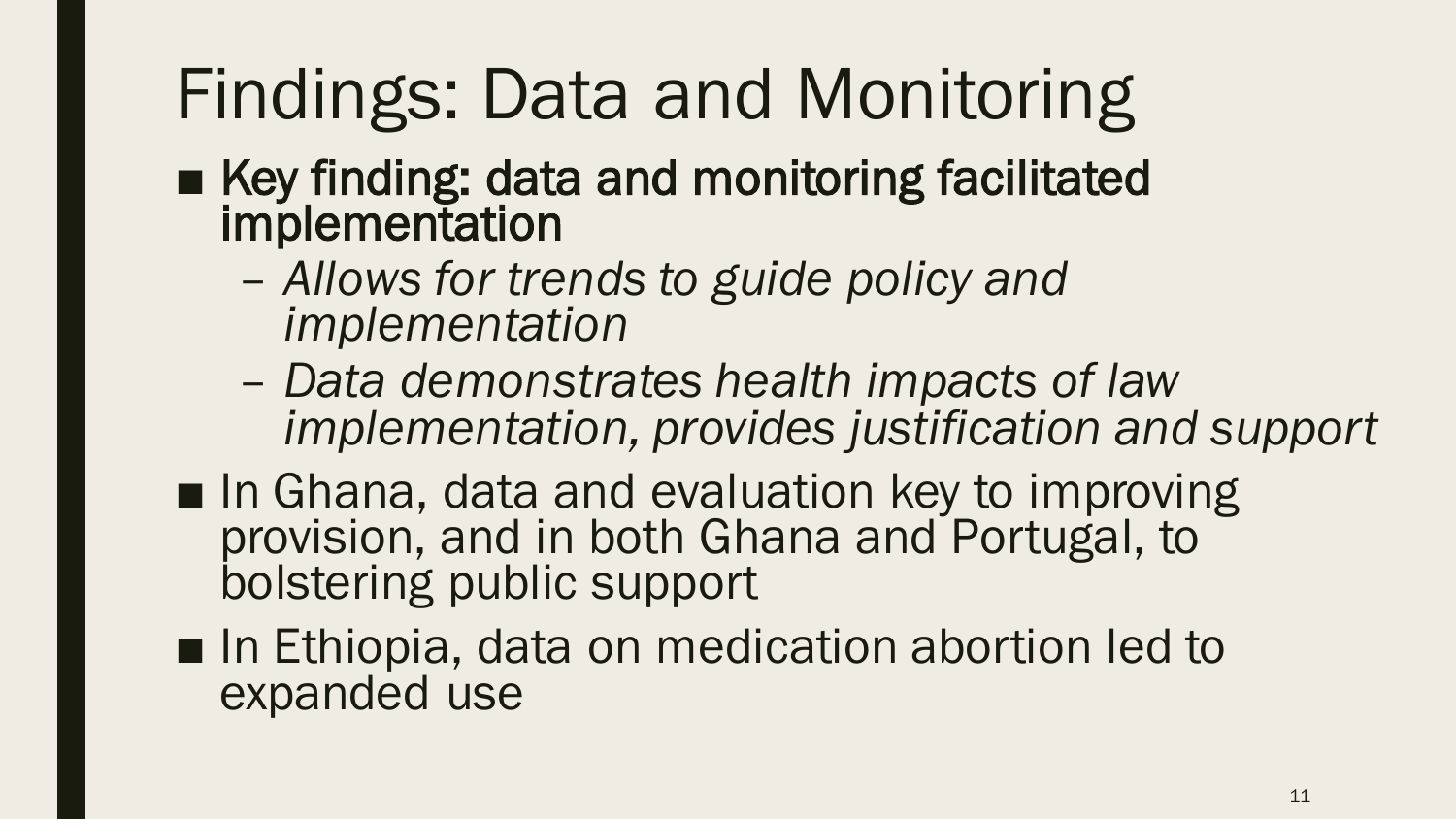#### Data and Monitoring: Challenges

- In Uruguay and Ethiopia, MoH data collection considered to be insufficient and/or overly aggregated
	- *In Ethiopia data collection is supplemented by private sector and academic organizations*
- In South Africa, insufficient data collection, and related lack of monitoring and evaluation
- In Colombia, no initial monitoring plan, lack of procedure codes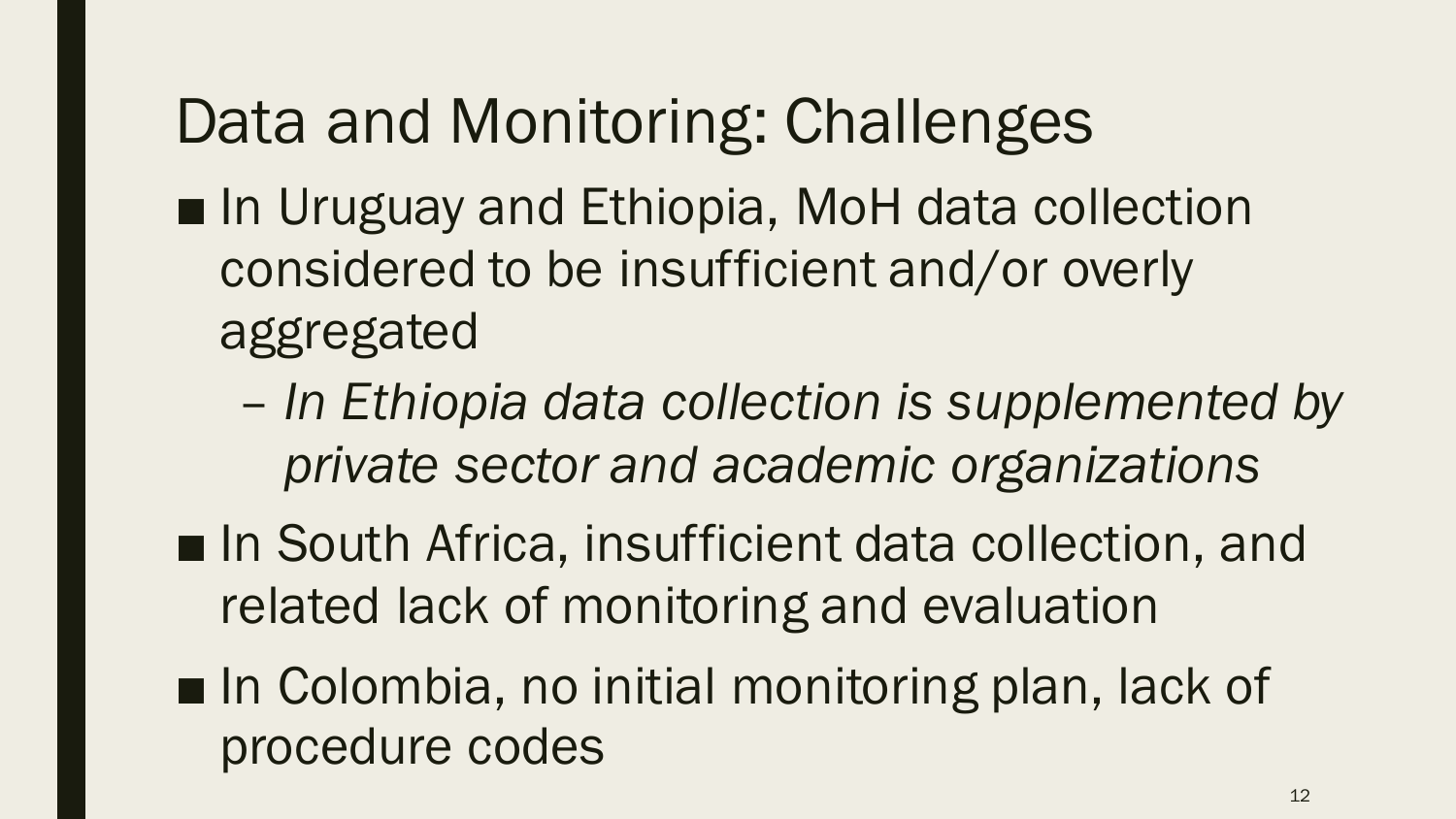## Findings: Ensuring Initial Access

- Dept of Health/Min of Health buy-in
- **Values clarification early and often**
- Integrating abortion in to current RH services (with contraception)
- Activists/advocates staying involved after change in the law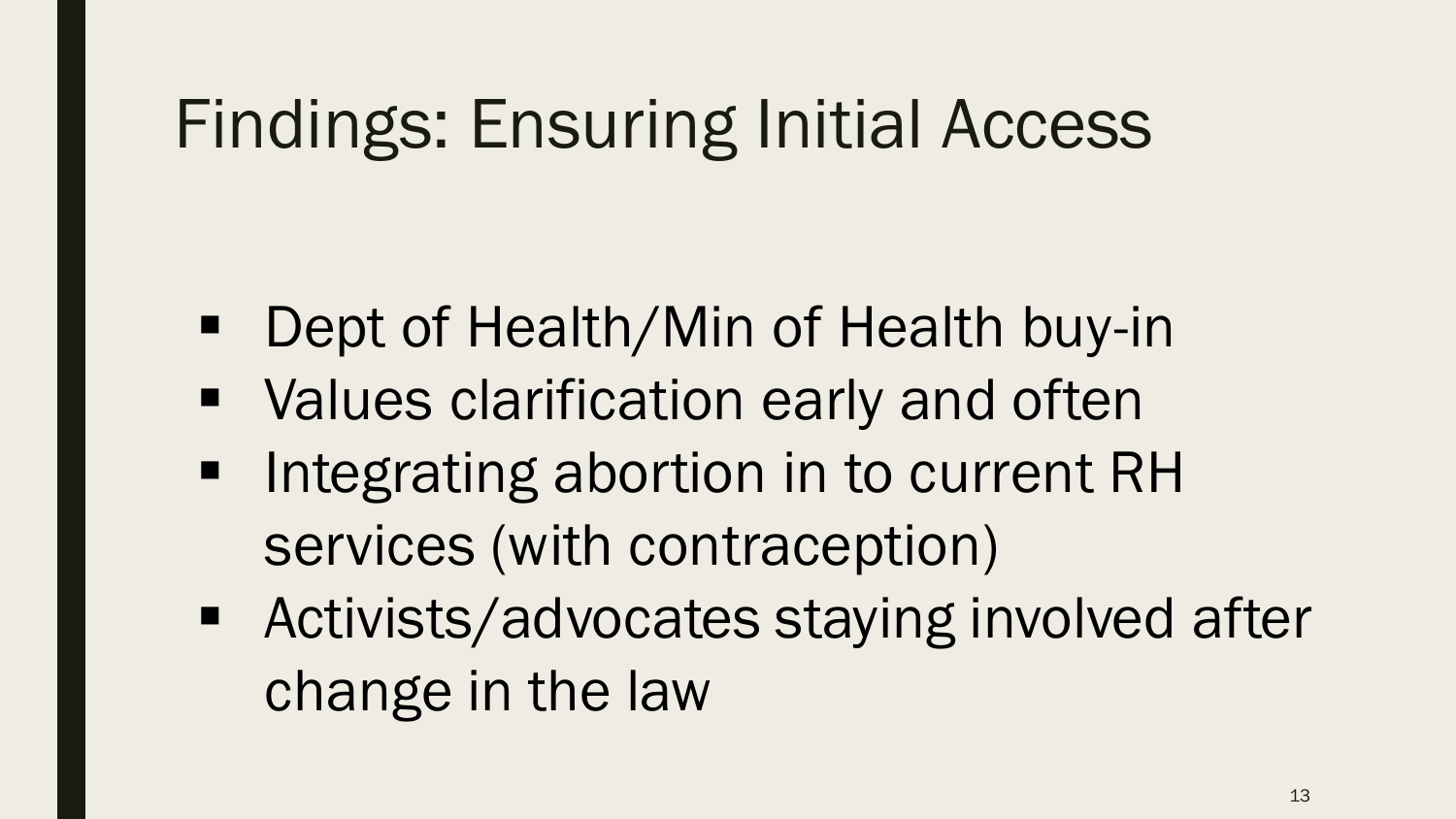## Findings: Expanding Access

- Use of low technology procedures for first-<br>trimester abortions
	- *MVA and medical abortion*
- Expanded categories of clinicians eligible to provide; task-shifting to non-physician cadres
- Public sector provision covered by insurance or with low copay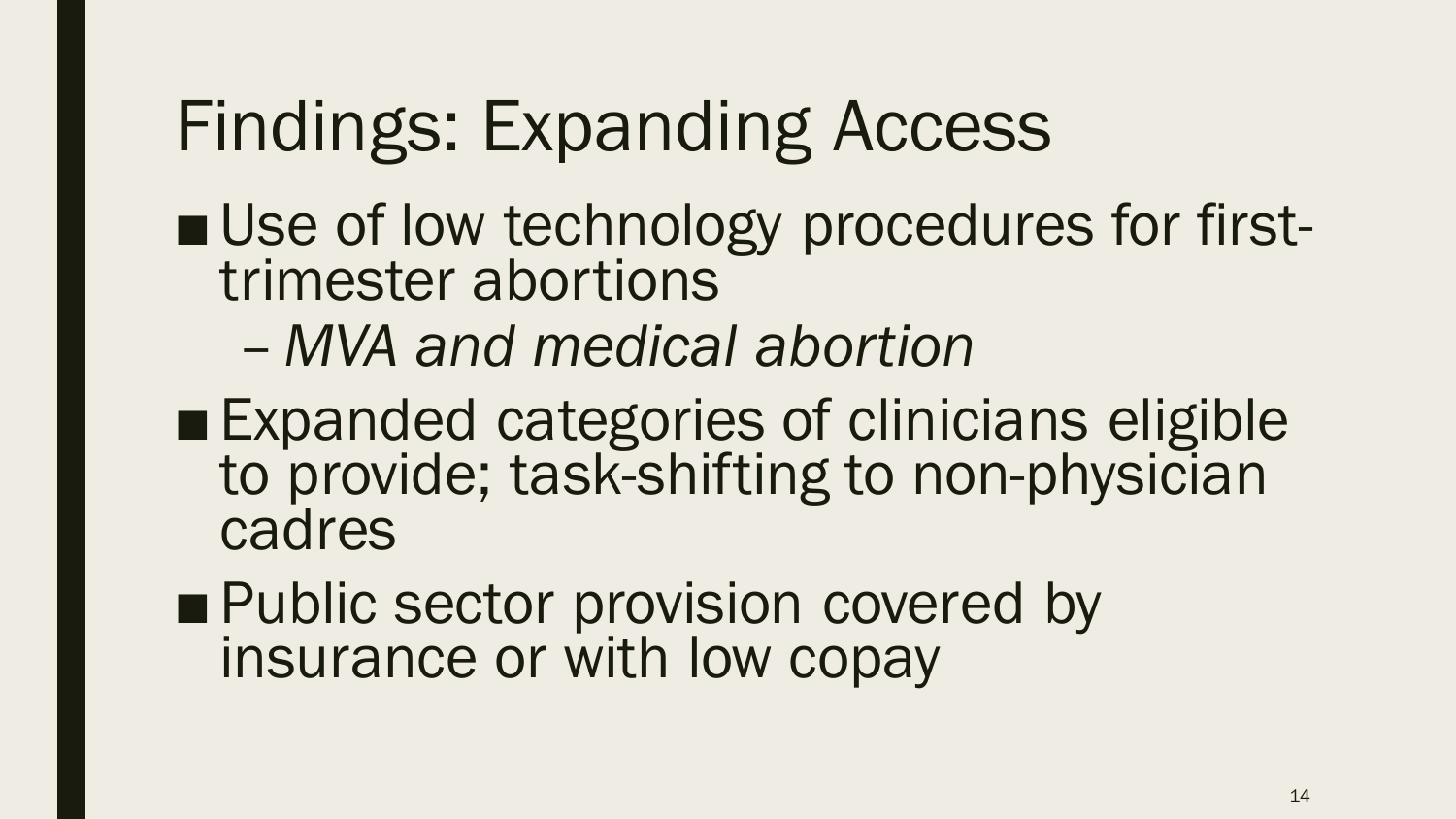# Findings: Continuing Concerns

- Remaining legal restrictions
- Misunderstanding/misinterpretation of the law
- Inadequate second trimester provision
- Conscientious objection/obstruction
- Provider and client stigma
- Cost of private provision
- Inadequate data and monitoring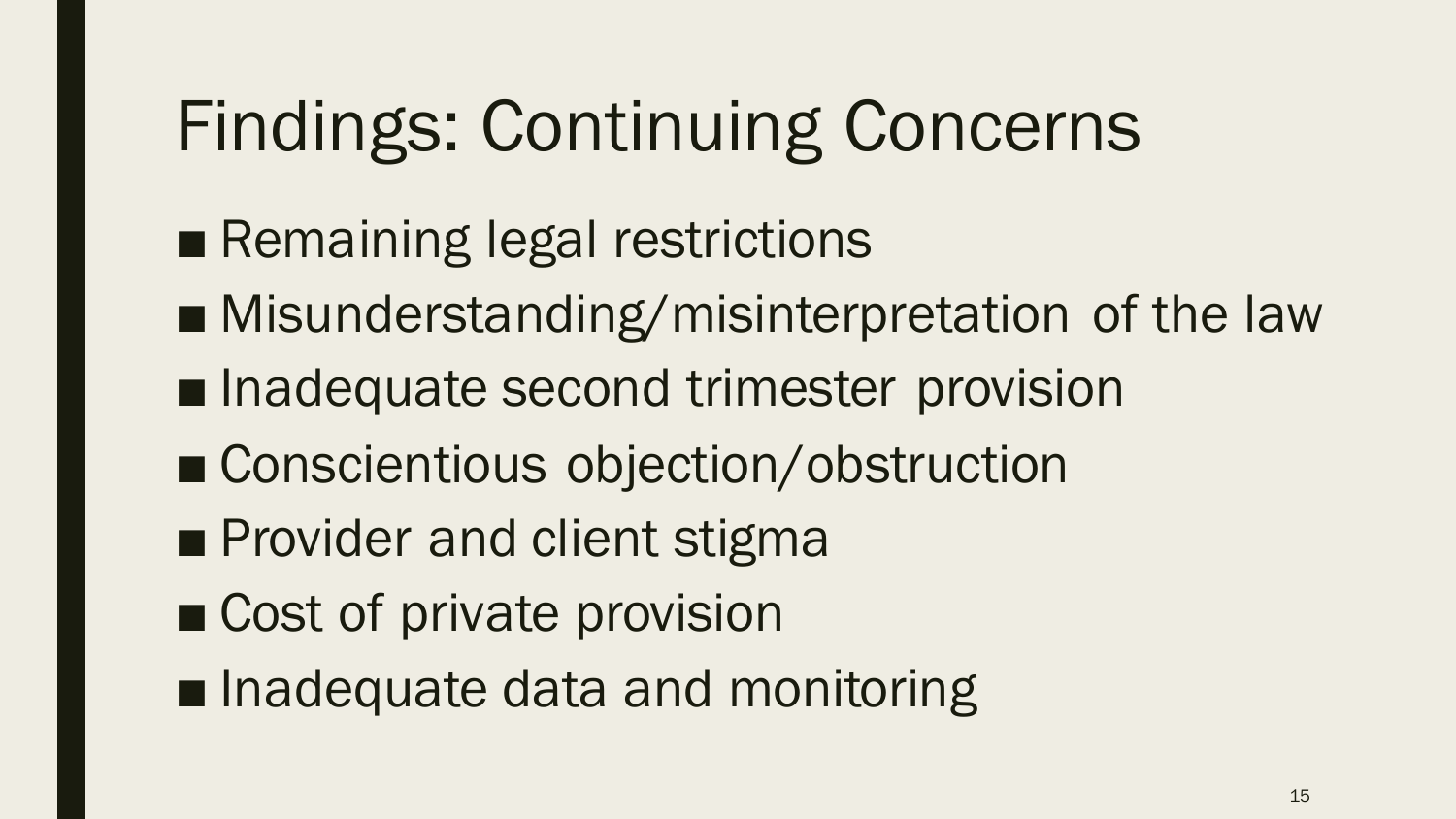#### Lessons Learned

- Public health framework works best and political will is key
- Focusing on low tech procedures facilitates scale-up of services
- Task shifting addresses human resource limitations
- Integrating abortion into existing services is most effective
- Monitoring and data collection must be included in initial implementation plan
- Conscientious objection remains a barrier to access despite regulation
- Access to abortion after the first trimester remains limited
- In some settings, barriers to access lead to the persistence of unsafe abortion